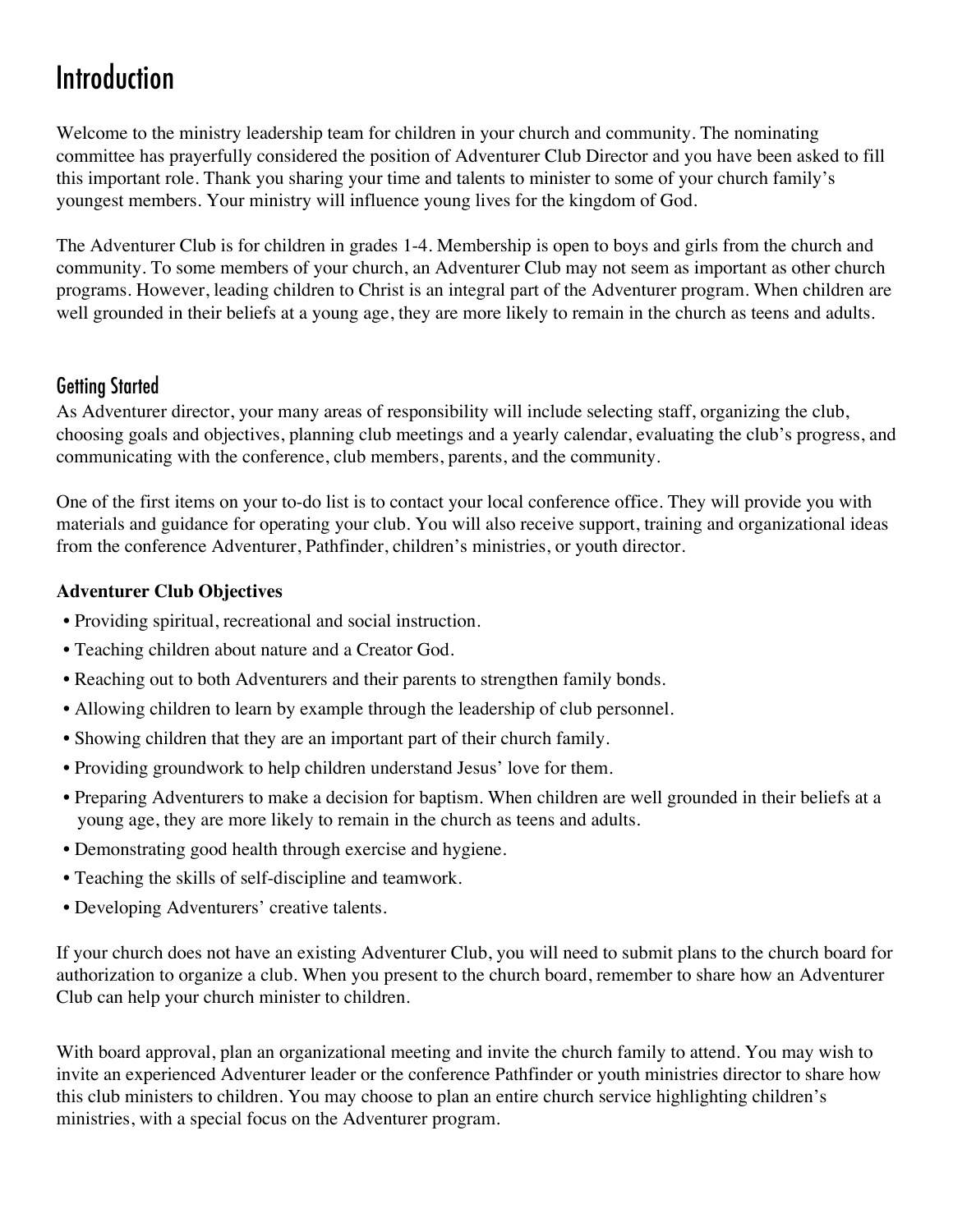## Register Your Club with the Local Conference

It's important to register your club with the local conference office. Registration provides several benefits:

- You will receive a calendar of conference events your club can attend throughout the year.
- Your staff can attend conference leadership training events.
- Your club will be assigned an area coordinator. This person has extensive experience with the Adventurer program and can assist you with programming and other details.

When you contact your conference, they will send all the necessary paperwork. Your pastor and several church officers may need to sign the registration materials.

Conferences often require a registration fee. These fees typically are used to fund conference-level Adventurer activities. The fee is usually minimal, but it is necessary to include the amount in your budget.

# Organizing and Training Staff

The local Adventurer leadership team consists of a director, one or more associate directors, unit counselors and instructors. The director and associate director(s) are selected by the nominating committee and voted into office by the church body. As director, you will need to meet with your associate director(s) and determine who to ask to fill other positions. Check with your pastor because the church board may need to approve each person selected to serve on the leadership team.

As you choose your leadership team, remember that counselors and instructors should work well with children. They should be committed Seventh-day Adventists who demonstrate a growing friendship with Jesus.

It is imperative that each staff member and instructor completes the Adventurer Staff/Volunteer Service Information Form. You can find a master copy in the *Adventurer Club Manual*. Completed forms must be mailed to the local conference where they will be kept on file.

### **Director**

The most important thing you can do as Adventurer Club director is to spend regular time in prayer for your staff, Adventurers and their families, and the club's ministry. Although planning and preparation are important, prayer is the vital component that must be part of every Adventurer Club.

As director, you will be a member of the church board. You will need to work with the pastor and other church leadership to keep everyone informed about the Adventurer Club's activities.

You will also be responsible for planning and chairing club staff meetings, unless you appoint your associate director to handle this responsibility.

Although you do not need to be in charge of every aspect of the entire Adventurer program for the year, you will need to lead the planning and ensure that others complete their assigned duties. You will also need to oversee all Adventurer meetings and activities.

You will need to communicate regularly with the parents of the Adventurers. You can achieve this through email, a monthly newsletter, a calendar of events, or whatever works best for your situation. In addition to the parents, you must let the entire church membership know what is happening in your Adventurer Club. Make sure your activities are listed in the bulletin and on the church website. You also need to keep in contact with the conference Pathfinder, Adventurer, children's ministries, or youth director and submit monthly reports.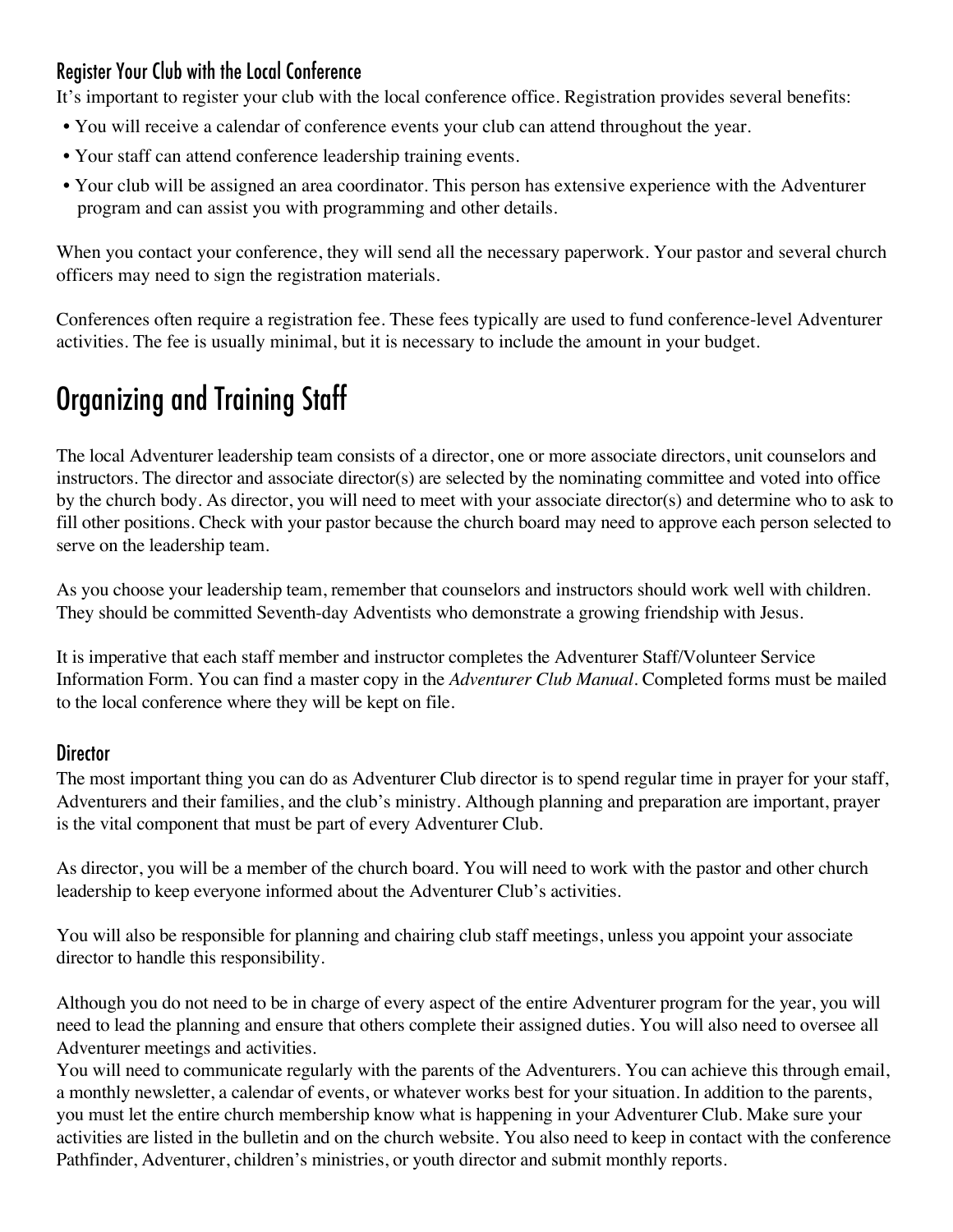As you work with the club staff, be aware of any friction and handle it as quickly as possible. A staff working together with a common goal has more influence on the young lives they are trying to touch.

### Associate Director

The role of associate director is to assist the director in whatever areas need to be covered. If the director has to be absent from a meeting, the associate director will be in charge.

A club can have more than one associate director. If this is the case, various duties can be divided among the group. These duties might include providing transportation and planning outreach activities, nature activities, recreation, crafts, and public relations.

#### Unit Counselors

Unit counselors are key members of the Adventurer staff. Each counselor is assigned a unit of four to eight Adventurers, male counselors for boys and female counselors for girls.

Counselors work more closely with individual Adventurers than any other member of the Adventurer leadership team. They stay with their unit through all club meetings and activities and are familiar with each child's parent or guardians, home situation, and social, emotional, and spiritual needs.

Counselors are responsible for unit members' attendance and completion of Adventurer curriculum requirements.

#### **Instructors**

Instructors are responsible for the curriculum levels from Busy Bee through Helping Hand. They may also teach awards. Instructors can come from the church, or you can use specialists from the community.

## Staff Preparation

Adventurer staff must learn about the characteristics of Adventurer-age children. Your local conference offers an Adventurer Staff Leadership Training Seminar which every staff member should attend. Contact your local conference for details about the next seminar. This weekend event also provides a time to strengthen the bonds of your leadership team.

The seminar covers the following topics:

- History, Philosophy and Purpose of the Adventurer Club
- Understanding the Adventurer
- Club Leadership
- Club Organization
- Club Programming
- Adventurer Curriculum
- Adventurer Awards
- Adventurer Family Network
- Resources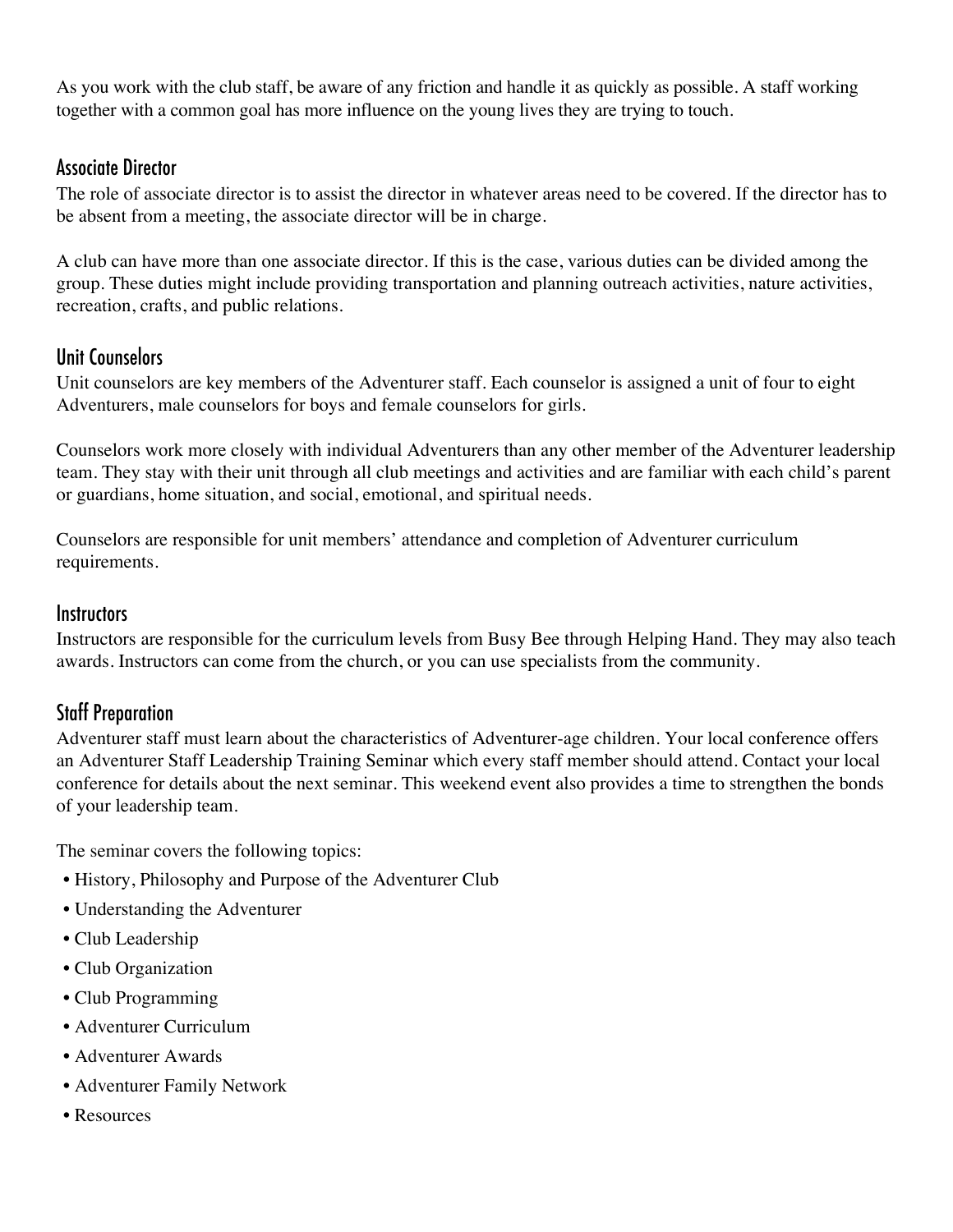## Master Guides

Though you do not need to be a Master Guide in order to work with Adventurers, you and your staff are free to work toward this goal. Achieving Master Guide status signifies one has dedicated time to learning more about children and child development. It also shows that one is interested in personal development and learning new skills.

If a number of your staff members have not obtained Master Guide status, you could organize a class and encourage everyone to participate.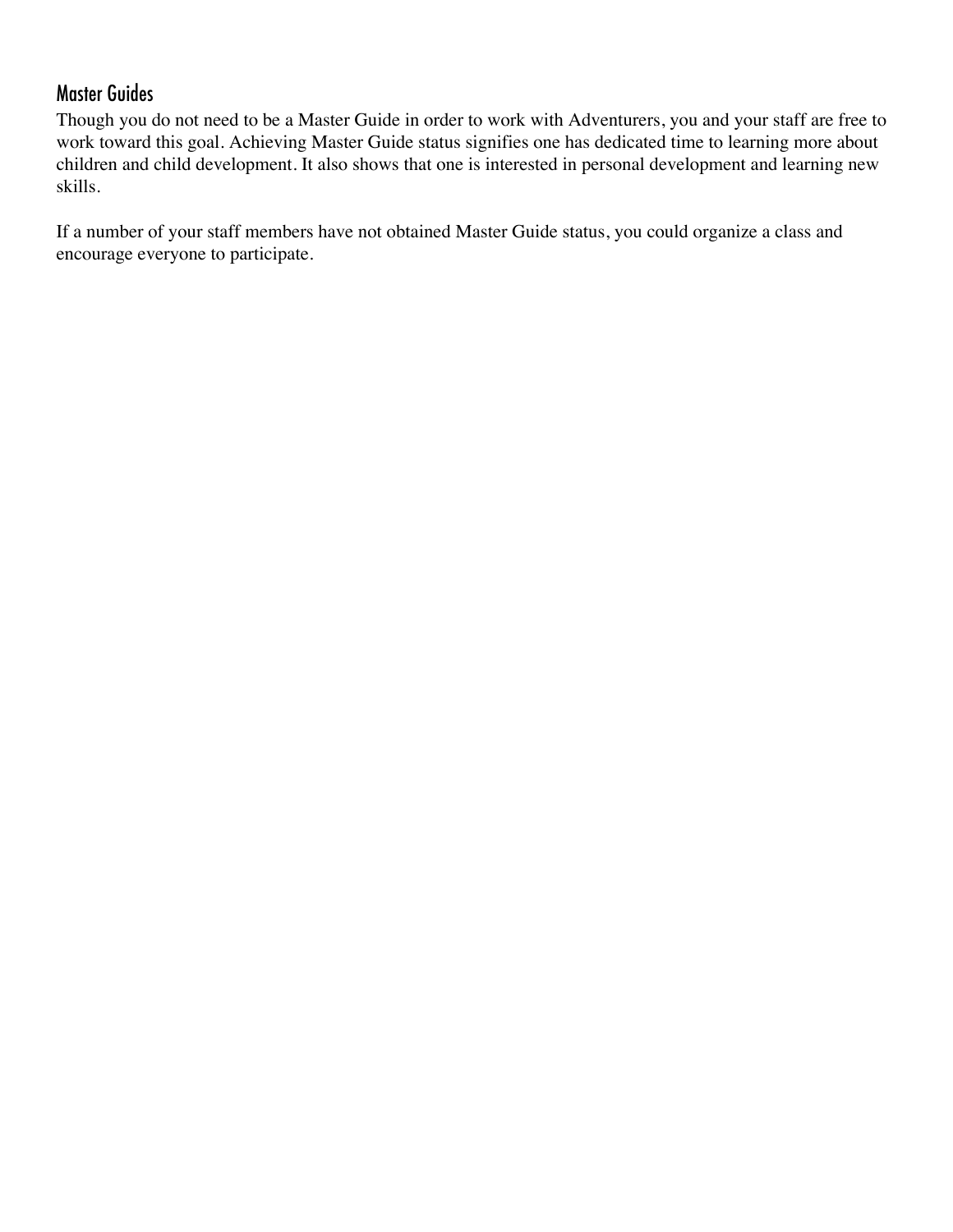# About Adventurers

## Physical Attributes

- This age group is full of energy and is always on the go.
- Although they want to do everything, their coordination is still developing and they can sometimes become frustrated with small motor skill activities.

## Mental Attributes

- Adventurers want to know about everything. They ask questions and want answers that are more simple than complex.
- They learn best by doing.
- Adventurers have good imaginations and need to learn constructive ways to use them.
- Adventurers can easily memorize. This is a good time to instill Bible verses and songs.
- Adventurers like variety. They need to see and experience things in many different ways.

## Socio-Emotional Attributes

- Adventurers are developing their social skill set.
- Excitement can easily get out of control with this age group. Impulse actions are not uncommon.
- Interacting with friends is an important activity.
- Although they still think their parents can do no wrong, Adventurers are becoming more independent.
- Adventurers need approval.

## Spiritual Attributes

- Adventurers want to know right from wrong.
- Adventurers are ready to learn as much about Jesus as they can.

• Adventurers look out primarily for themselves. Direct them to think of others in their actions and words. End bar

## Planning the Adventurer Club Year

The Adventurer Club year may correspond with the calendar year or the school year. Check with your conference for their master schedule.

Take time before the Adventurer year begins to create your calendar. Schedule a time when you can meet with your staff for several hours to plan events, programs and other activities. Consider planning a weekend retreat so your staff can get to know one another while spending time in prayer and planning. If a weekend retreat isn't possible, plan at least an afternoon to meet together.

When you meet with your staff, consider the following questions:

• What do we want to accomplish this year?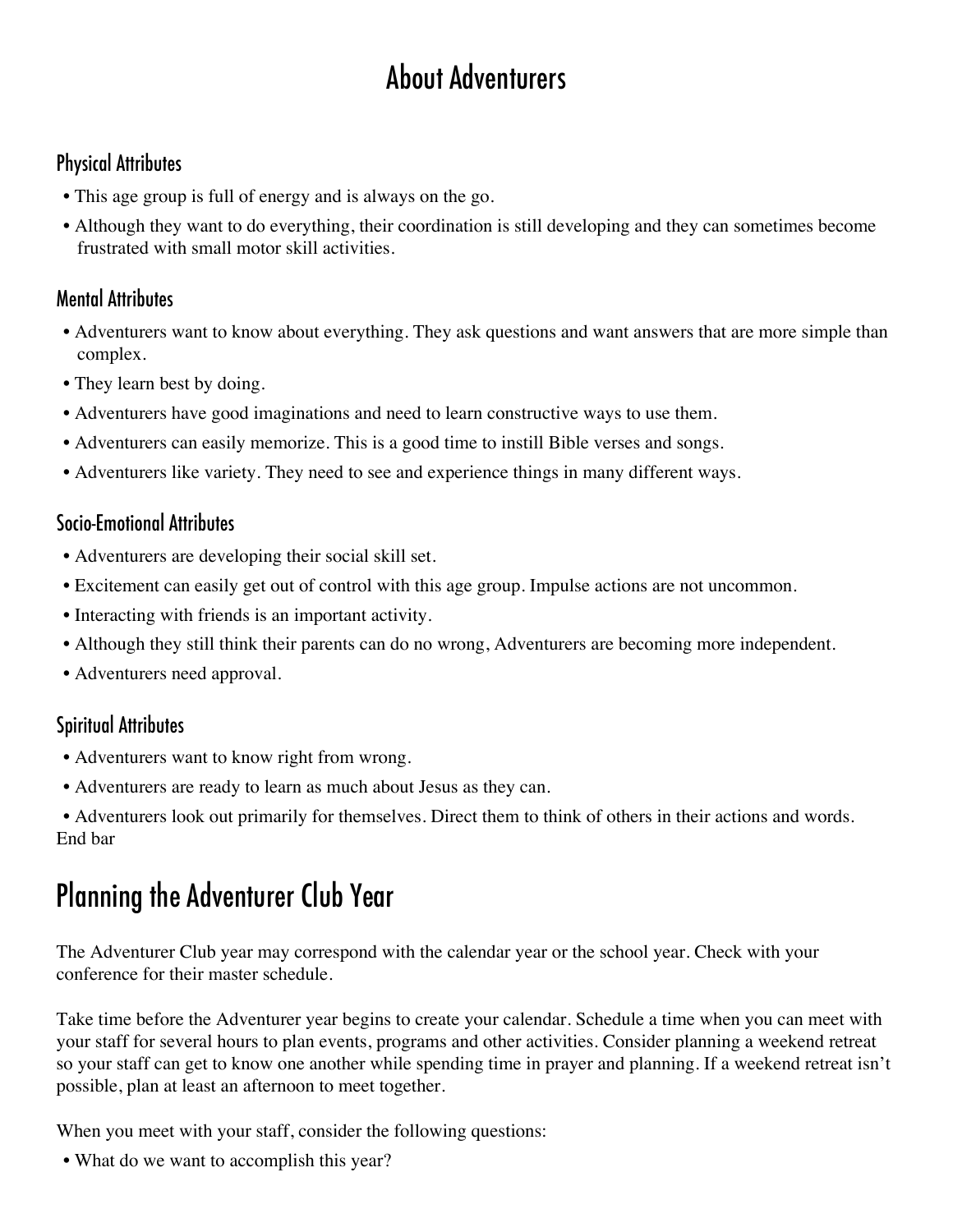- How can we meet these goals?
- When will each event take place?
- Who will be responsible?
- How will we communicate with Adventurers, parents, church members, and the community?
- How often should the club meet?
- How often should the staff meet?
- How will we evaluate our programs?

Be sure to include the following on your calendar:

- Weekly meetings
- Induction
- Adventurer Sabbath
- Crafts
- Conference-sponsored activities
- Nature activities
- Curriculum requirements
- Adventurer Fun Day
- Investiture

It's important to include Adventurer awards when planning your calendar. Choose awards, crafts, and activities that will appeal to both boys and girls. Consider who can teach the various classes on your schedule and find outside helpers who can contribute to the Adventurer program. This will keep your staff members from taking on more than they can handle.

Side bar

#### **Recruit Adventurers by:**

- Visiting prospective Adventurers and their parents at home
- Bulletin announcements
- Sending letters to prospective Adventurers and their parents
- Posting announcements on church bulletin board
- Promoting the Adventurer Club on your church website end bar

The church board must approve the Adventurer Club's annual calendar, including field trips and other off-site activities. This will build support and put the club in a better position to ask for financial considerations when the board develops the annual church budget. The local church board must approve all off-site activities in order for insurance coverage to be effective.

Planning for an entire year may seem like a lot of work. However, your time is an investment. Annual planning creates a roadmap for the entire Adventurer year. Your team will work more efficiently when they can see the big picture.

Early planning on your part also allows families to plan their schedules around Adventurers and eliminate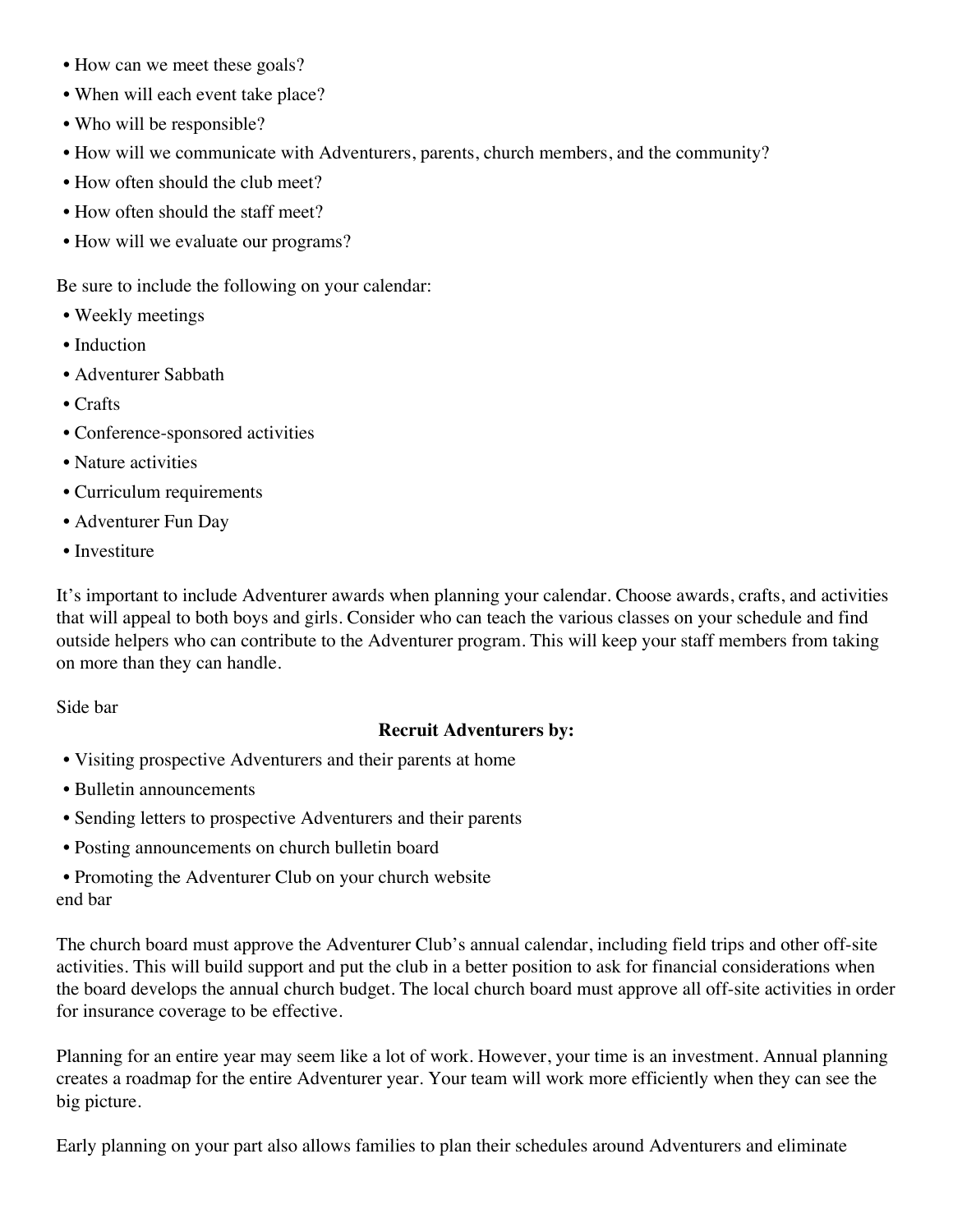scheduling conflicts. This will help attendance stay strong throughout the Adventurer Club year.

### Recruiting Adventurers

During the summer months, your leadership team can visit in the homes of prospective Adventurers. Meet with children and their parents/guardians and tell them about the club and activities. Use this time to build relationships and get to know the families who want to join your club.

Four weeks before registration, begin placing announcements in the church bulletin with all the details parents and Adventurers will need. You can also post information on the church bulletin board. Remind parents that their attendance is important because their signature is required on several forms.

Send a letter to prospective Adventurers and their parents, encouraging them to join the club. This is a good time to let them know about uniform costs and club dues.

Because not all families will be able to afford the cost of uniforms and dues, you could recruit sponsors to help defray expenses. You could also consider purchasing uniforms to rent to Adventurers each year.

## The Adventurer Year Begins

#### Adventurer Registration

The first official event of the Adventurer year is registration. You've done lots of legwork; now your recruiting efforts will pay off. Below are several ideas for helping registration run smoothly.

Choose a time when you know most people will be able to attend. If you schedule registration for your regularly scheduled meeting time, it will help parents know when they need to drop off their children each week. Adventurer registration can coincide with Pathfinder registration, though you will probably want to pick different locations within the church.

Set up a welcome station where you can greet Adventurers and parents and distribute registration materials. From here, Adventurers and parents will need to:

- Complete an Adventurer Club Membership Application. (A master copy is included in the *Adventurer Club Manual*.)
- Complete an Adventurer Club Health Record. (A master copy is included in the *Adventurer Club Manual*.)
- Be measured and place a uniform order. Assign someone familiar with taking measurements to this station.
- Receive a class level assignment.

Provide parents with a calendar of events, at least for the first part of the Adventurer year. The calendar should include weekly meetings, induction, Adventurer Sabbath, field trips, campouts, investiture and any other events. This will help families plan their schedule around Adventurer activities.

Registration is generally held in the fall when the Adventurer year begins. You may need to hold a second registration in January if more children wish to join your club. Adding new Adventurers halfway through the year may be difficult. By joining the club late, they may be behind in their curriculum requirements and may not be ready for Investiture in the spring. Your leadership team will need a plan for late registrations.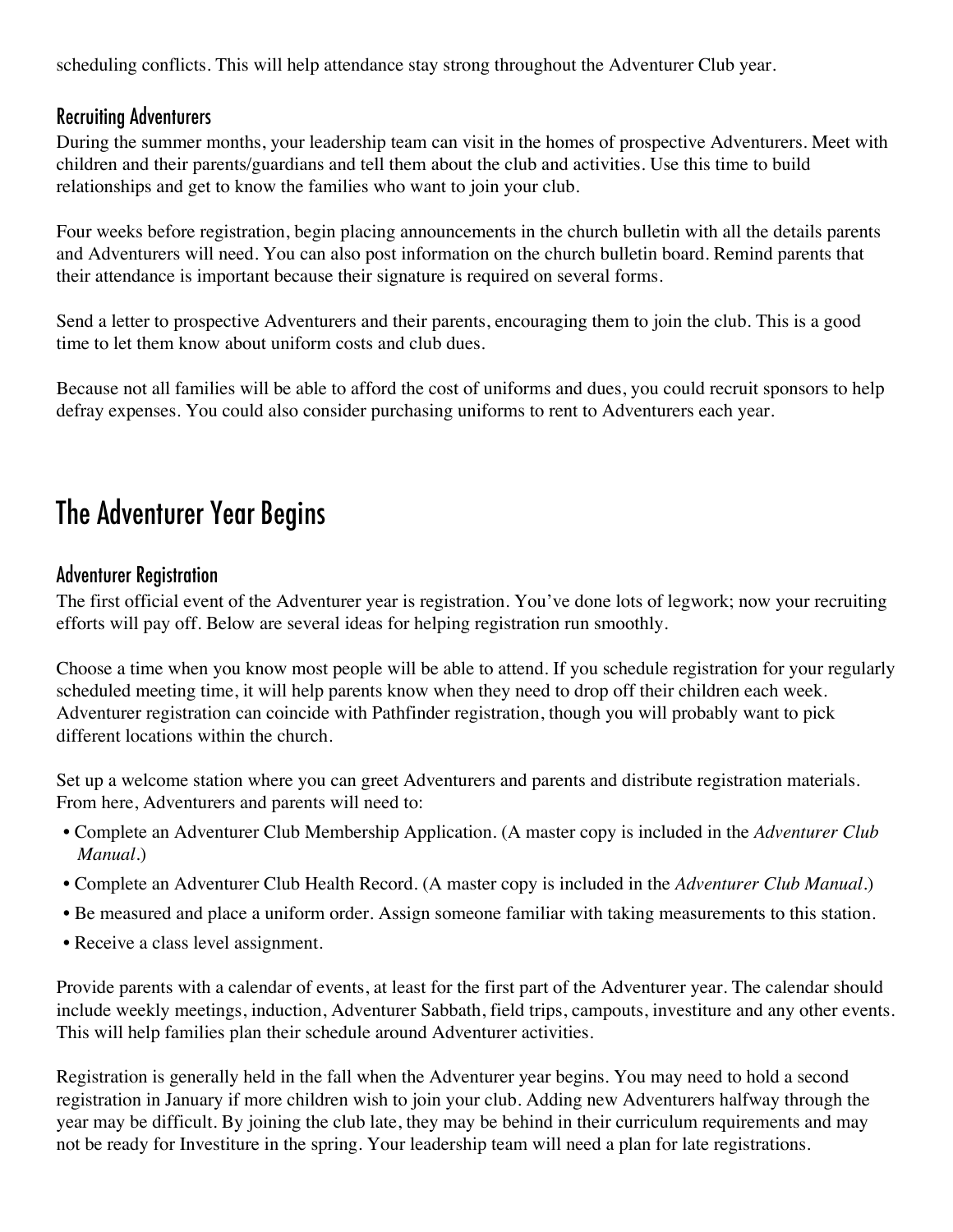## Induction

Induction is a special ceremony where both new and returning Adventurers are dedicated to the Lord. It should be scheduled three to four weeks following club registration. By waiting few weeks to hold the induction ceremony, Adventurers have time to learn the Adventurer pledge, law and song. Adventurers should wear their dress uniforms for this ceremony.

#### Side bar

## **Adventurer Bulletin Covers**

Use these bulletin covers during the induction ceremony, investiture service, or to promote the Adventurer ministry in your weekly church service. Sold in packages of 100. Available from Advent*Source* at 800-328- 0525 or www.adventsource.org English #001197 Spanish #001297 End bar

The Induction service may include:

- Flag ceremony
- Pledge to American flag
- Pledge to Christian flag
- Pledge to Bible
- Adventurer theme song
- Adventurer pledge and law
- Invocation and welcome
- Homily
- Recognition of parental responsibility
- Dedication prayer
- Dedication song

## Weekly Meetings

The director's responsibilities include the following:

- Arrive early to prepare for the meeting. Unlock the building before staff and Adventurers begin to arrive.
- Arrange for a worship speaker each week. It is always advisable to have something prepared in case the planned speaker is not available.
- Ensure all units are adequately supervised. If a unit counselor is unable to be present, you will need to step in or delegate someone else to supervise the unit.
- Begin meetings on time.
- Help Adventurers and staff transition smoothly between activities.
- Deal with any discipline problems in a way that won't alienate the misbehaving Adventurer, but will bring the situation under control.
- End meetings on time so both parents and children can stay on schedule. This is especially important if your club meets on school nights.

### **Investiture**

The Adventurer year will pass faster than you can imagine. As the weeks and months slip by, the Adventurers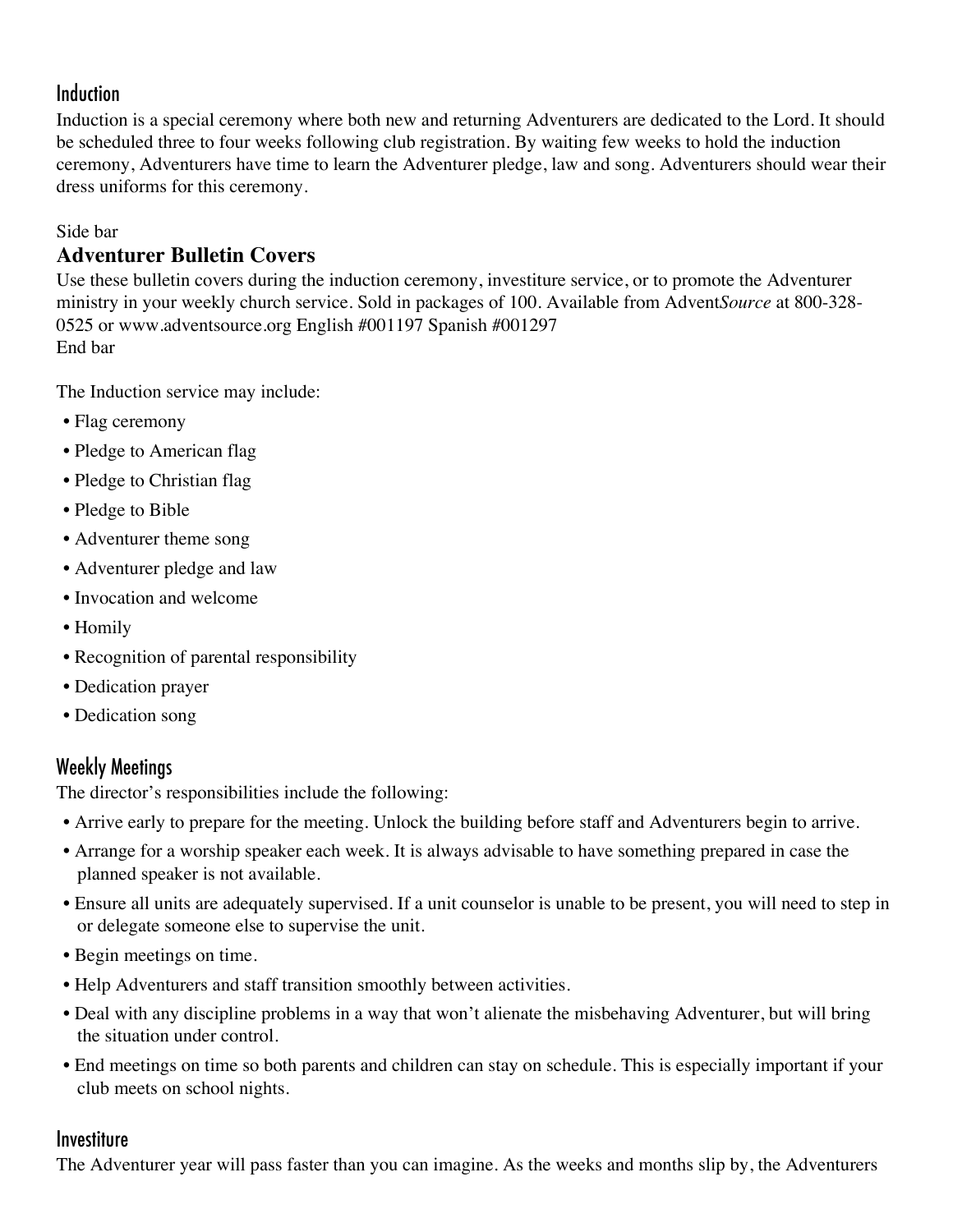will feel a sense of accomplishment as they complete class work and gain new skills through completing awards. With the end of the Adventurer year comes the investiture service. If your church has a Pathfinder Club, you may choose to combine the investiture service for both clubs.

This service is a time for recognition of work done well. It is a time for Adventurers to share what they have learned so the church family can recognize their accomplishments. Adventurers will enjoy displaying their finished projects.

#### Side bar

#### **Permission Forms**

For insurance purposes it is essential that the church board approves all outings, and that parents/guardians complete a separate permission form prior to each outing. End bar

Elements to include in an investiture service:

- Adventurer theme song
- Adventurer pledge and law
- Special music
- Memory work
- Practical demonstrations or skits
- Parental recognition
- Charge
- Presentation of Adventurer awards and certificates
- Closing song
- Closing prayer

#### Relating to Parents

Successful clubs require the participation of every member's parent/guardian in some capacity. Engaging parents in club activities will strengthen the overall program. If parents are unable to serve as staff members, encourage them to provide transportation for outings, teach an award, host Adventurer parties, etc.

As Adventurer director, make it a point to understand the families of children in your club. What is each child's home situation? Are their parents or guardians strict disciplinarians or overly permissive? What level of supervision do they expect from the Adventurer staff? How will they evaluate your program?

While most Adventurers in your club will probably come from Christian homes, you should also be prepared to minister to children and families from different backgrounds. Demonstrating your genuine interest in each child will help you win parents' confidence. Below are some recommendations:

- Communicate regularly with parents via email, phone, letters, in-person discussion and the Adventurer calendar
- Make sure each parent has a clear understanding of the club's goals
- Recognize parental contributions on a monthly, quarterly or annual basis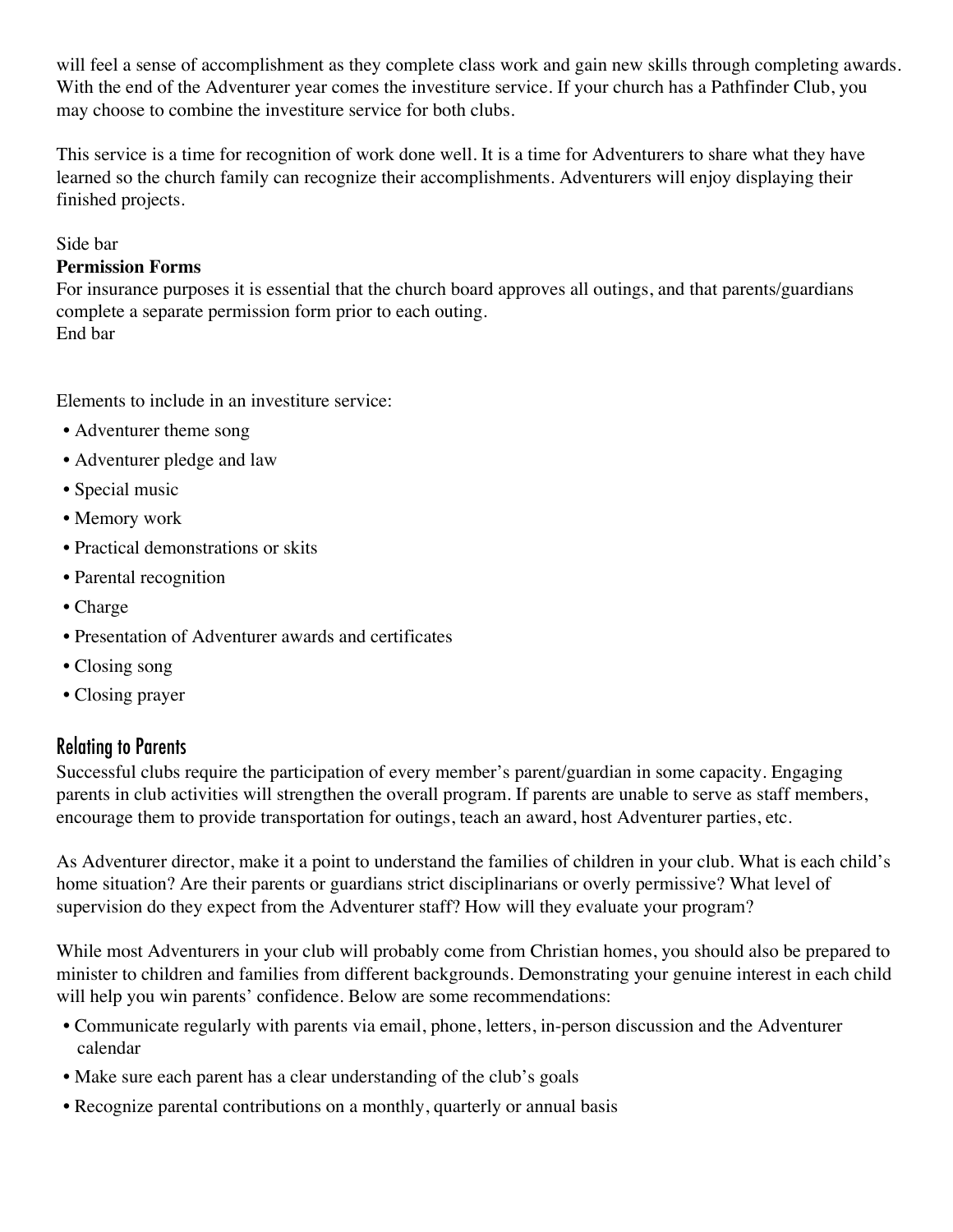## Finances

Before the Adventurer year begins, meet with your staff to plan the annual budget. Your club's funding will come from several sources. Each Adventurer will contribute annual dues. In addition, the church will provide a portion through the annual church budget. Donations may round out the budget.

Include the cost of the following in your budget:

- Adventurer awards
- Certificates
- Craft supplies
- Outreach projects
- Conference events
- Field trips
- Conference registration fee
- Transportation

## Summary

Directing an Adventurer Club is a big job that will make a significant impact on children's lives. Thank you for taking on this important responsibility. May God bless you in this important journey. As you work to bring Adventurers and their families closer to Jesus, remember that God has a plan for you and each of the Adventurers that will be touched by your ministry.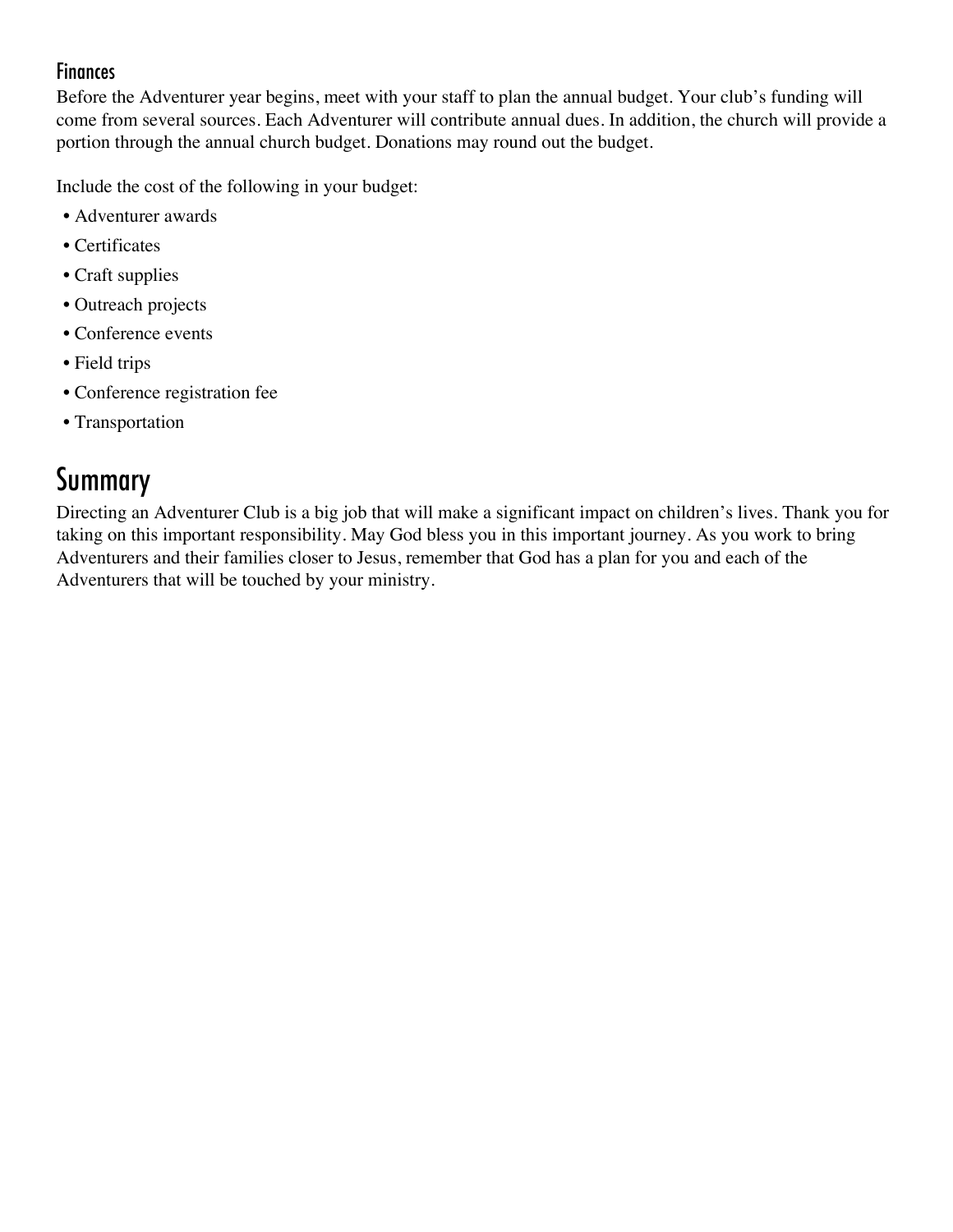## **Resources**

The resources are available from Advent*Source*. For a complete listing, visit www.adventsource.org or call 800- 328-0525.

### *Adventurer Club Manual*

The *Adventurer Club Manual* is a must for leaders who are going to have a first-class club. This manual carefully outlines the philosophy and objectives of the Adventurer organization and gives a detailed description of an individual Adventurer as well as a wealth of knowledge, ideas, and plans to help you succeed as a leader. Comes in a three-ring binder with divider tabs.

English #001049 French #001022 Spanish #001051

#### *Adventurer Theme Song CD*

This CD contains the theme songs for Adventurers, Eager Beavers, and Little Lambs in English and the Adventurer song in Spanish. Each song has a background track and a demo with words. #000868

### *Adventurer Club Pledge and Law Banners*

Display the Adventurer pledge and law banners with pride. These 24" x 36" four-color banners featuring the Adventurer logo and fringe are a classy addition to your meeting room. Hang these banners in full view at every Adventurer meeting and at all Adventurer ceremonies. Includes hanging cords with tassels and end caps. (Club must supply 3/8" dowels for crossbars.)

English Pledge and Law Banner Set #000086 Spanish Pledge and Law Banner Set #000078

### *Award Poster*

This 17" x 22" full color poster displays all the Adventurer award patches at a glance. Hang this poster in your classroom so your children can see all the awards they can earn! Award names listed in English, Spanish, and French.

Folded Poster #001505 Rolled Poster #001506 Laminated Poster #001507

### *Adventurer Uniforms*

Advent*Source* is your complete source for Adventurer Club uniforms, award patches, and gear. To order uniforms for your staff and Adventurers, visit www.adventsource.org or call 800-328-0525 and request a catalog.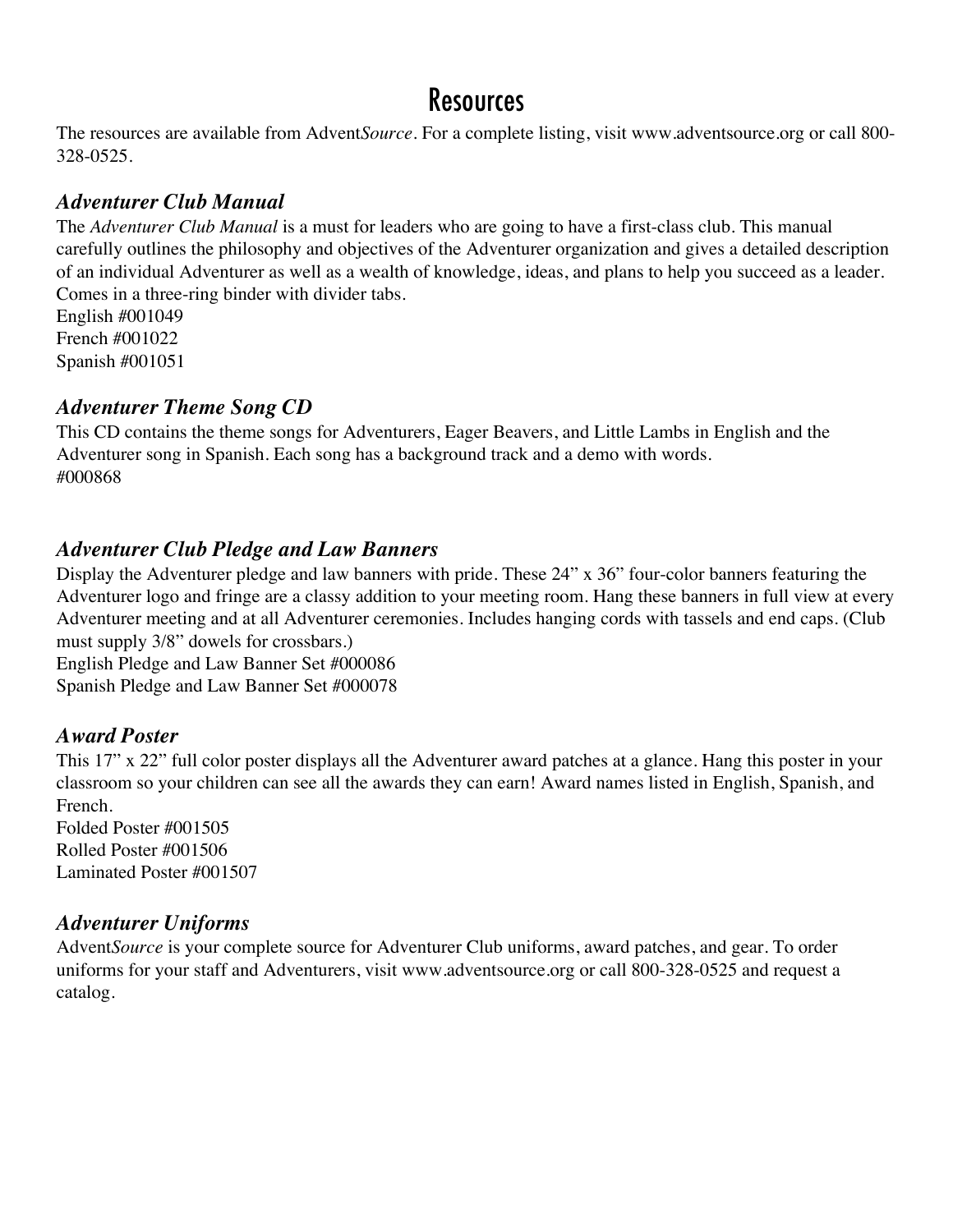## Adventurer Club Ministry Description

#### **Introduction**

Jesus loved little children, and valued them highly. He empathized with the plight of sick children and their parents, and often went out of His way to heal a sick child (Matthew 5:35-43; Mark 7:25-30; Luke 9:38-42). He enjoyed interacting with the children in the temple (Matthew 21:15). When His disciples minimized the value of children by sending away the mothers who were seeking blessings for their children, Jesus reasserted their importance (Matthew 19:14).

Jesus clearly instructed His followers to reach out and minister to children: "He took a little child and had him stand among them. Taking him in his arms, He said to them, 'Whoever welcomes one of these little children in my name welcomes me; and whoever welcomes me does not welcome me but the one who sent me'" (Mark 9:36, 37). The Adventurer Club is one way in which the church can welcome and care for His children.

God designed the family to be the primary place where children would learn to love and obey God. Religious instruction and devotion in the Old Testament centered around the home (Deuteronomy 6:4-9; Exodus 12:21- 27). In recent years, families have become increasingly fragmented and the church has taken over more of the spiritual education of children. In the end times, God will "turn the hearts of the fathers to their children, and the hearts of the children to their fathers" (Malachi 4:6). The Adventurer Club director will seek to involve parents in the ministry of the Adventurer Club.

Jesus trained His disciples by bringing them apart from the world and into a strong fellowship with Himself and each other. The club atmosphere can create a community of love and help protect children from the negative influences of worldly society.

Jesus chose a child to demonstrate the humility, trust, and lack of self-consciousness found in a member of His kingdom (Matthew 18:2). He stated that, "From the lips of children and infants (God has) ordained praise" (Matthew 21:16). Our children have a tremendous capacity to witness for the Lord!

## Duties of the Adventurer Club Director

The Adventurer Club Director will:

- 1. Communicate with the church and community in order to promote the club. The conference Adventurer coordinator provides guidance in running the club, and may ask for regular reports to be sent to the conference office. A church Adventurer executive committee (including the pastor, primary Sabbath School leader, church school teachers, parent representatives, and Adventurer Club leadership) will help to set the major policies and goals for the Adventurer Club. The church board should be consulted regarding major decisions.
- 2. Staff the Adventurer Club with caring, well-qualified adults and teens. The Adventurer director will seek out persons who are clearly growing in the love of Jesus, love children and work well with them. The director will see that each staff member is trained carefully and given a job which is appropriate to the interests of the club.
- 3. Organize the Adventurer Club by working with the executive committee and staff to identify what goals and